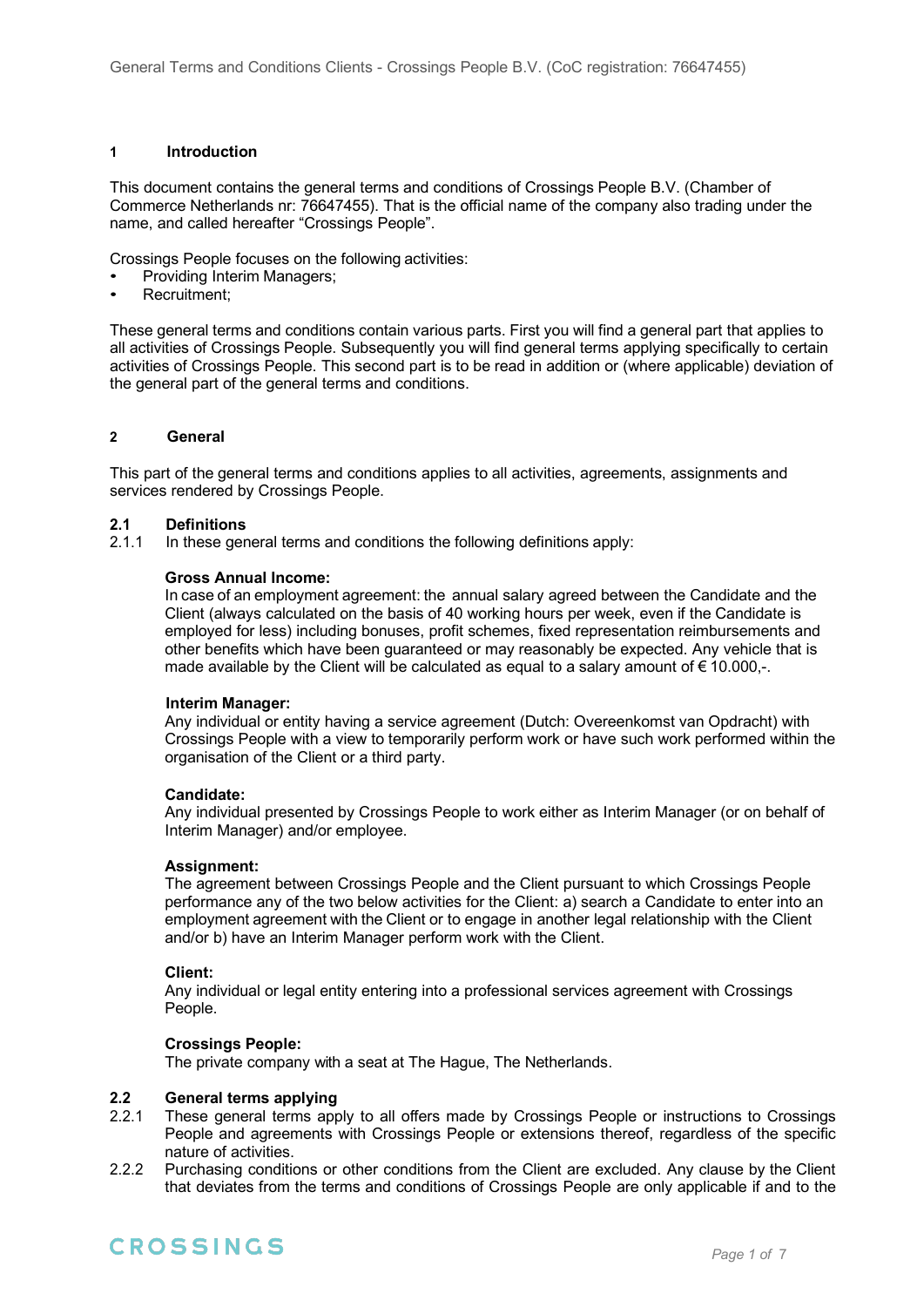extent that they have been explicitly accepted by Crossings People in writing.

# **2.3 Agreement/execution**

- Any proposal made by Crossings People is non-binding, unless it's binding nature is explicitly indicated in a specific proposal that is made in writing including a term for its acceptance.
- 2.3.2 Prices referred to in proposals are excluding VAT and other taxes or levies as well as excluding costs to be incurred in connection with the Assignment (including transportation and administration costs) unless specifically indicated to the contrary.
- 2.3.3 Verbal commitments made by Crossings People are non-binding unless they have been confirmed in writing.
- 2.3.4 Assignments, agreements and alterations thereto only become effective if accepted by Crossings People in writing or if Crossings People starts with execution thereof.
- 2.3.5 The Client will provide in time all information that Crossings People indicates to be necessary or which the Client should reasonably understand to be necessary for the proper performance of the Assignment, failing which Crossings People may suspend its performance under the Assignment.

#### **2.4 Payments to Crossings People**

- 2.4.1 Payments should be made to Crossings People within 14 days as of the date of invoice by transfer of the relevant amount to the bank accounts of Crossings People indicated in the invoice.
- 2.4.2 All amounts referred to in these general terms or other documentation of the Assignment are excluding taxes (such as VAT).
- 2.4.3 Payment is to be made without deductions or set of and payments may not be suspended.<br>2.4.4 The Client will automatically be in default (in Dutch: verzuim) in case of late payment. No noti
- 2.4.4 The Client will automatically be in default (in Dutch: verzuim) in case of late payment. No notification (in Dutch: ingebrekestelling) or other information is required for such default. In case of default, interests of 1,5% per calendar month are due, whereby any part of a month is to be considered as a full month.
- 2.4.5 Any costs incurred by Crossings People in collecting its claim on the Client are to be reimbursed by the Client on the basis of actual amounts incurred, including the actual costs of legal assistance or assistance by any other third party (and disregarding any court orders for fixed reimbursements of legal fees). The indication by Crossings People of these costs will be leading unless the Client has specifically proved the contrary. Any such costs of collection will always amount to a minimum of 15% of the invoiced amount, with a minimum of  $\epsilon$  500,-
- 2.4.6 Any complaints as referred to in clause 6:89 of the Dutch Civil Code should be received by Crossings People in writing ultimately within one week as of the date of invoice, failing which the Client no longer has a right to issue such complaint. Payment of the invoice is still due disregarding whether a claim has been filed are not.
- 2.4.7 Any obligation by Crossings People is automatically suspended on any breach by the Client in the performance of any of its obligations (even if the Client has filed complaints as referred to above) until the Client has performed such obligation and Crossings People may require full payment by the Client.
- 2.4.8 The Client should at all times upon first request by Crossings People provide adequate security for all claims that Crossings People has or will have in relation to the Assignment.
- 2.4.9 Any required Purchase Order or other invoice reference should be presented to Crossings People ultimately within 14 days after entering into the Assignment.
- 2.4.10 In case the Assignment has been issued by more than one Client which all belong to the same group of companies, then all such Clients are jointly and severally liable for the Client's obligations, even if the invoice has been issued to one or more specific Clients.

#### **2.5 Confidentiality**

- 2.5.1 If the Client so requests, Crossings People will obligate the Candidate and/or Interim Manager to observe complete confidentiality on confidential information from the Client. However, Crossings People is not liable for any damages of the Client resulting from a breach of confidentiality by the Candidate and/or Interim Manager.
- 2.5.2 The Client will keep all details of the Assignment strictly confidential and will not disclose anything to third parties.

#### **2.6 Liability**

2.6.1 Crossings People does not issue any guarantee or warranty whatsoever withregard to or on any of its activities under the Assignment. The Client is solely responsible for considering the Candidate appropriate or suitable for the position. The Client will itself verify diploma's and references.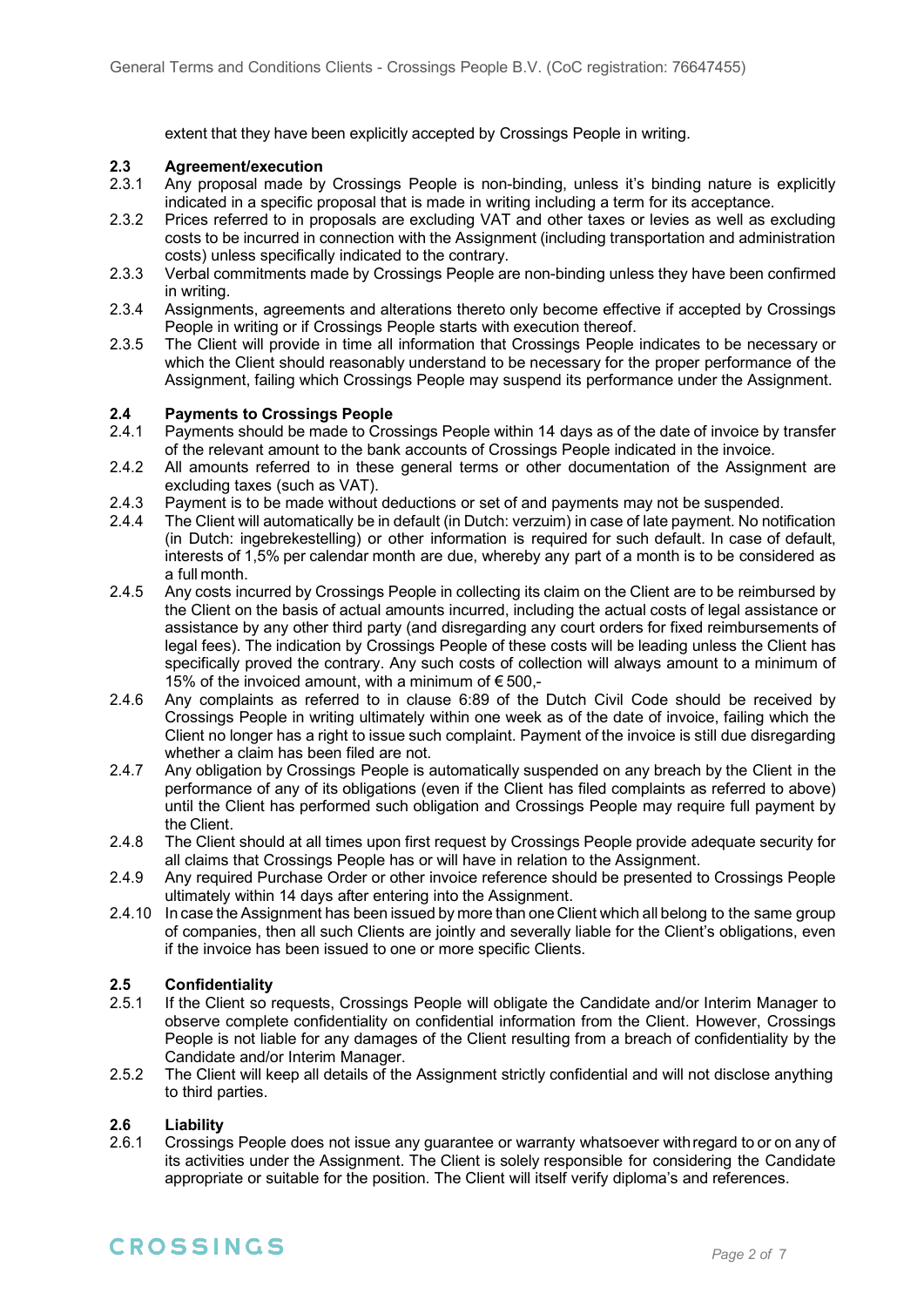- 2.6.2 Crossings People is not liable for damages of the Client (whatever nature such damages may have) that are the result of the Candidate and/or Interim Manager not meeting any demands set by the Client (whatever the nature of such demands).
- 2.6.3 Crossings People is not liable for any damages and/or losses of the Client or any third party caused by the Candidate and/or Interim Manager.
- 2.6.4 The liability of Crossings People is at all times limited to the amount that was paid by the Client for the specific assignment.
- 2.6.5 Crossings People will never be liable for indirect damages and/or consequential losses including but not limited to lost profits and/or losses incurred by the Client and/or third parties.
- 2.6.6 Any liability by Crossings People will lapse at the earliest of the following two dates:
	- 3 months after the Client becoming aware or should have become aware of the facts creating liability, or
	- 12 months after the termination of the Assignment.
- 2.6.7 The Client indemnifies Crossings People for third party intellectual property right claims on material or information that has been provided by the Client for use in the Assignment.
- 2.6.8 The Client warrants that any information carriers, electronic files and software and the like that the Client has provided to Crossings People are free of viruses and defect.

# **2.7 Circumventing Crossings People**

- Without the express written permission by Crossings People, the Client and its group companies may not directly or indirectly enter into any employment relationship, co-operation agreement or contractual relation of whatever nature with the Candidate for a period of 18 months after a Candidate has been presented by Crossings People (which includes forwarding information on such Candidate). This provision also applies if the Candidate was presented during that period to the Client or any of its group companies by a third party (including for example by professional services firms with similar activities as Crossings People) or if the Candidate has itself approached the Client or its group company.
- 2.7.2 The Client guarantees as jointly and severally liable co-debtor the proper performance of the prohibition referred to above by its group companies.
- 2.7.3 The Client may not pass on in any way to any third party any information on the Candidate(s) that was provided by Crossings People nor may the Client present such Candidate(s) to third parties.
- 2.7.4 Any breach of this clause 2.7 results in the Client immediately (without further notification) forfeiting to Crossings People a penalty in the amount of €25,000 (in words: twentyfive thousand Euro).

# **2.8 Penalty and performance rights/damages**

Any penalty due by the Client on the basis of any provision of these general terms, does in no way limited Crossings People's rights to also claim for damages or for performance of the relevant obligation.

#### **2.9 Transfer of rights and obligations**

2.9.1 The Client may only transfer some or all rights and/or obligations under the Assignment to any third party (including its group companies) if Crossings People has explicitly allowed so in advance in writing

#### **2.10 Applicable law and forum**

- 2.10.1 All legal relationships to which these general terms and conditions apply are governed by Dutch law.
- 2.10.2 Any disputes resulting from or in connection with a legal relationship to which these general terms and conditions apply, will be exclusively settled in first instance by the district court of The Hague, the Netherlands.

#### **2.11 Ethical Code of Conduct**

- 2.11.1 Crossings People will be discrete about any company information or personal information from and on the Client and/or the Candidate. Crossings People will only provide personal information after approval by the Candidate.
- 2.11.2 The Client will:
	- (a) honour any and all applicable legislation, rules and codes of conduct with regard to (the prevention of) bribery and corruption and it will ensure that its employees will honor such obligations as well; and
	- (b) prevent that it or any of its employees will offer, promise, give or agree to giving to any third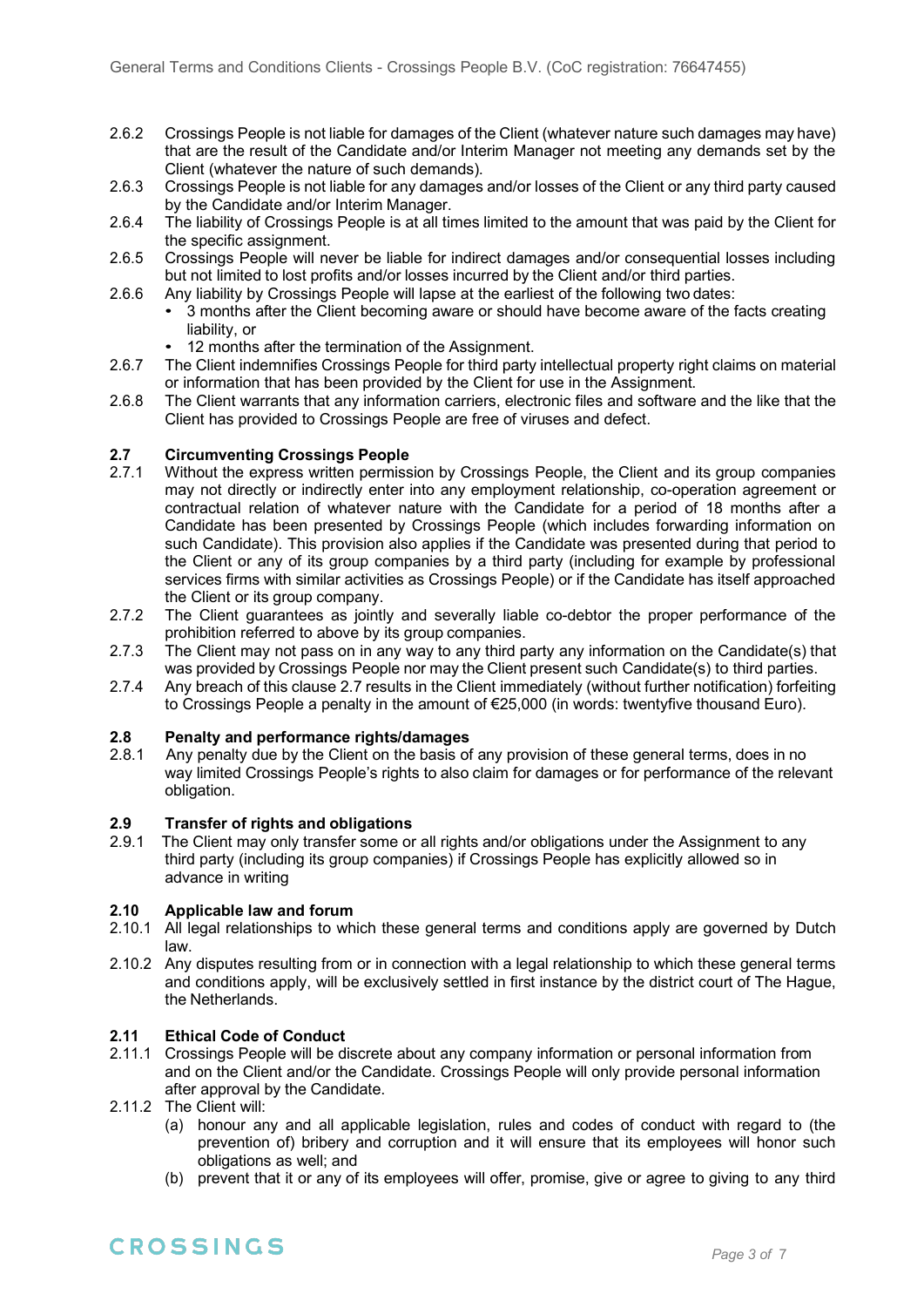person, nor accept or agree to accept from any person on their own behalf or on behalf of anybody else, any gift, payment, consideration, financial or non-financial profit or gain of whatever nature, directly orindirectly in connection with the Assignment or any other existing or future agreement with Crossings People, to the extent that it would be considered illegal or corrupt pursuant to any applicable laws, and

(c) request, question, demands or offer for bribery which is related to the execution of the Assignment (the "Anti-Corruption Obligation ").

#### **2.12 Non-solicitation**

- 2.12.1 During the term of the Assignment and during a subsequent period of 12 months, the Client will not engage in an employment agreement or any other contractual relationship with any person that was an employee or representative of Crossings People at the time of the Assignment, unless it has received prior writtenapproval from Crossings People.
- 2.12.2 The Client immediately forfeits a penalty of €25,000 (twentyfive thousand Euro) to Crossings People for any breach of this clause 2.12, without any further notification being required.

#### **3 Interim Management**

This part of these general terms applies to the Crossings People activities for Interim Management, in addition to the general part of these terms and conditions that was described above.

#### **3.1 Interim Manager**

- 3.1.1 The Client has a project that is further described in the Assignment. The Client would like to engage specialists that can manage and perform such a project by themselves for the Client. To that extent Crossings People will provide an Interim Manager.
- 3.1.2 The Interim Manager will fully independently perform the agreed activities in its own discretion and without supervision or management/guidance by Crossings People and/or the Client. The Client may however provide directions and instructions on the result of the Assignment.
- 3.1.3 The Interim Manager will solely perform its activities with the Client in the Netherlands, and the Interim Manager will itself schedule its work. To the extent necessary for the proper execution of the Assignment, the Interim Manager will consult with Crossings People and/or the Client in case of co-operation with others, so as to ensure optimal performance.
- 3.1.4 The Interim Manager will observe the Clients regular working hours, to the extent necessary for the due performance of the activities.
- 3.1.5 The Client will inform Crossings People prior to the start of the (relevant part of the) Assignment on any required Client equipment including costs incurred therewith.
- 3.1.6 The Client indemnifies Crossings People against any claims made by third parties in connection with the Assignment or any of the activities performed by the Interim Manager.
- 3.1.7 The Client agrees to the Interim Manager also working for others during the term of the Assignment.

#### **3.2 Taking over Candidates**

- 3.2.1 The Client may not directly or indirectly (e.g. through the intermediary services of a third party) enter into an employment agreement or any other contractual relation (such as but not limited to a professional services agreement or an agreement to perform work) with the Interim Manager during the term of the Assignment and for a period of 18 months thereafter, unless Crossings People has explicitly agreed so in writing.
- 3.2.2 This prohibition also applies to the group companies of the Client for which the Client is jointly and severally liable.
- 3.2.3 If Crossings People allows the Client to enter into an employment agreement with the Interim Manager, then the Client must pay a consideration to Crossings People of an amount that is based on a percentage of the Gross Annual Income, which percentage decreases (see below) with the passing of time after the start of the Assignment: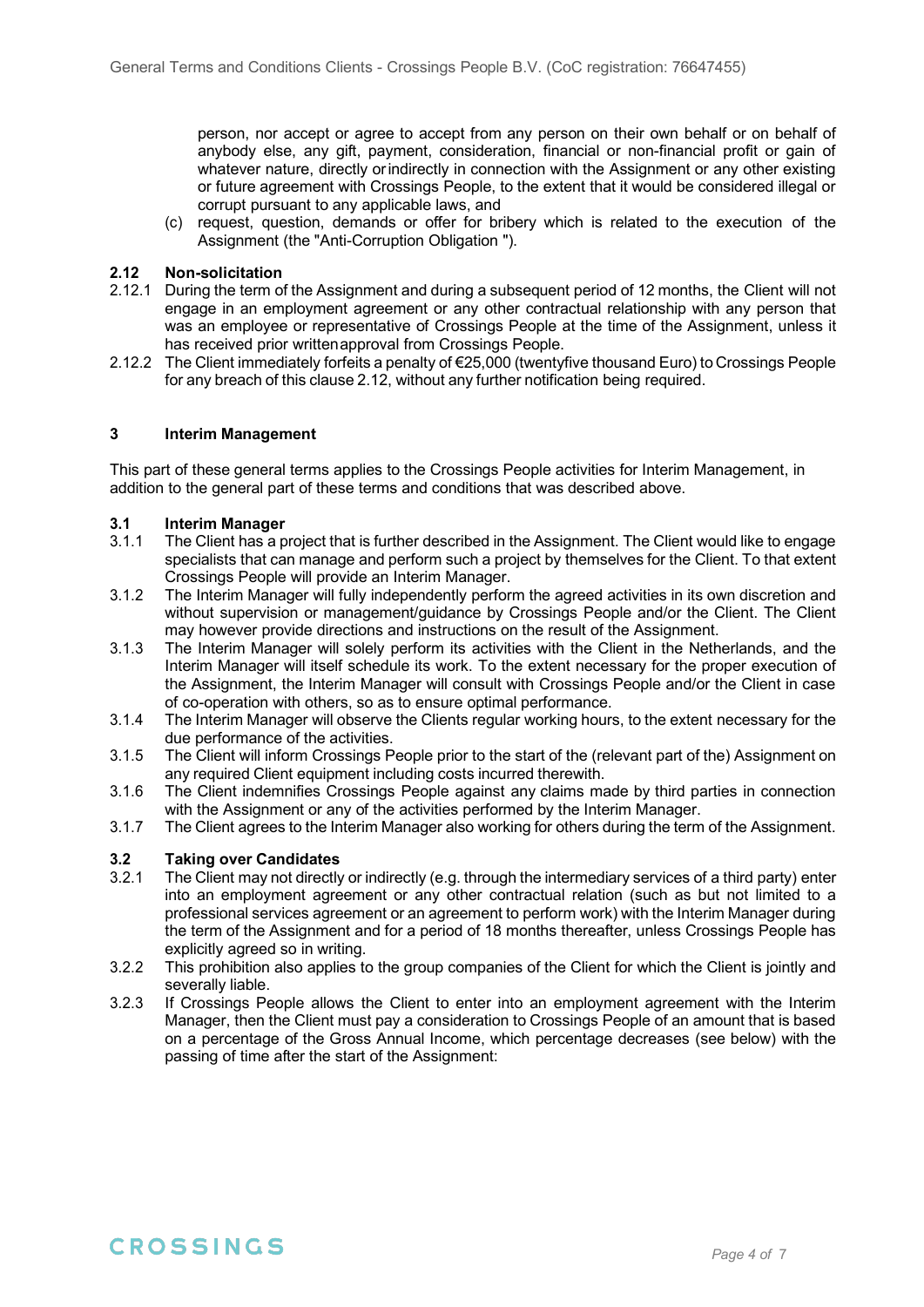| Breach in the period as of the start of the Assignment | Gross Annual Income |
|--------------------------------------------------------|---------------------|
| 0 up to and including 3 months                         | 25%                 |
| 4 up to and including 6 months                         | 20%                 |
| 7 up to and including 12 months                        | 15%                 |
| 13 up to and including 18 months                       | 10%                 |
| 18 months and further                                  | 0% (no fee)         |

- 3.2.4 In case of a breach of this clause after termination of the Assignment, the Client forfeits a penalty to Crossings People equal to 25% of the Gross Annual Income.
- 3.2.5 If the Client does not enter into an employment agreement with the Interim Manager, but instead enters into a management agreement, services agreement or other contractual relationship, then the Gross Annual Income is equal to the fee Crossings People would have been allowed on the basis of 173, 33 hours per month multiplied with twelve months and the result thereof multiplied with the suggested hourly rate, with a minimum of € 150,000.-
- 3.2.6 The Client should inform Crossings People within 10 business days of any breach of this clause, together with the applicable first Gross Annual Income.
- 3.2.7 Crossings People will set the relevant Gross Annual Income on the basis of the information it has on the position as well as the labour market, if the Client fails to provide such information in time or provides such information incorrectly.

#### **3.3 Term and termination**

- 3.3.1 An Assignment may be entered into for a definite or indefinite period of time. The Assignment entered into for a limited period of time (including assignments entered into for a specific future event) is terminated by mere operation of law by the lapse of such period (or the occurrence of the event). The Assignment entered into for a limited period of time cannot be terminated prematurely unless termination is based on any of the grounds listed in this clause below.
- 3.3.2 An Assignment entered into for an indefinite period of time may only be terminated against the end of the month by a registered letter taking into account a three month notice period.
- 3.3.3 Any Assignment entered into for a limited period of time (including Assignments entered into for a specific future event) which is tacitly prolonged after expiry of the relevant term (or event), is deemed extended with at least one month under the same terms and conditions unless the Assignment indicates another specific extension term.
- 3.3.4 Each party may immediately terminate the assignment without any further written notification in any of the following situations:
	- a) Either Crossings People, the Client or the Interim Manager is declared bankrupt;
	- b) Either Crossings People, the Client or the Interim Manager is granted a (temporary) moratorium of debts
	- c) Either Crossings People, the Client or the Interim Manager is dissolved;
	- d) the Interim Manager is placed under the guardianship of a trustee or is (conditionally or unconditionally) sentenced to imprisonment by a court ruling
	- e) any movable or immovable assets of the Client are being seized (either as security or by means of execution of a legal verdict)
	- f) the Client defaults in any obligation under the Assignment
- 3.3.5 Crossings People is not liable for any damages if the Client terminates the Assignment.

#### **3.4 Fee and payment**

- 3.4.1 Crossings People is entitled to a fee from the Client for its services. The amount of the fee is indicated in the Assignment. Unless explicitly agreed otherwise, the fee is calculated on the basis of the rate per hour work carried out by the Interim Manager.
- 3.4.2 Any travel or other expenses of the Interim Manager are excluded from the fee and are to be paid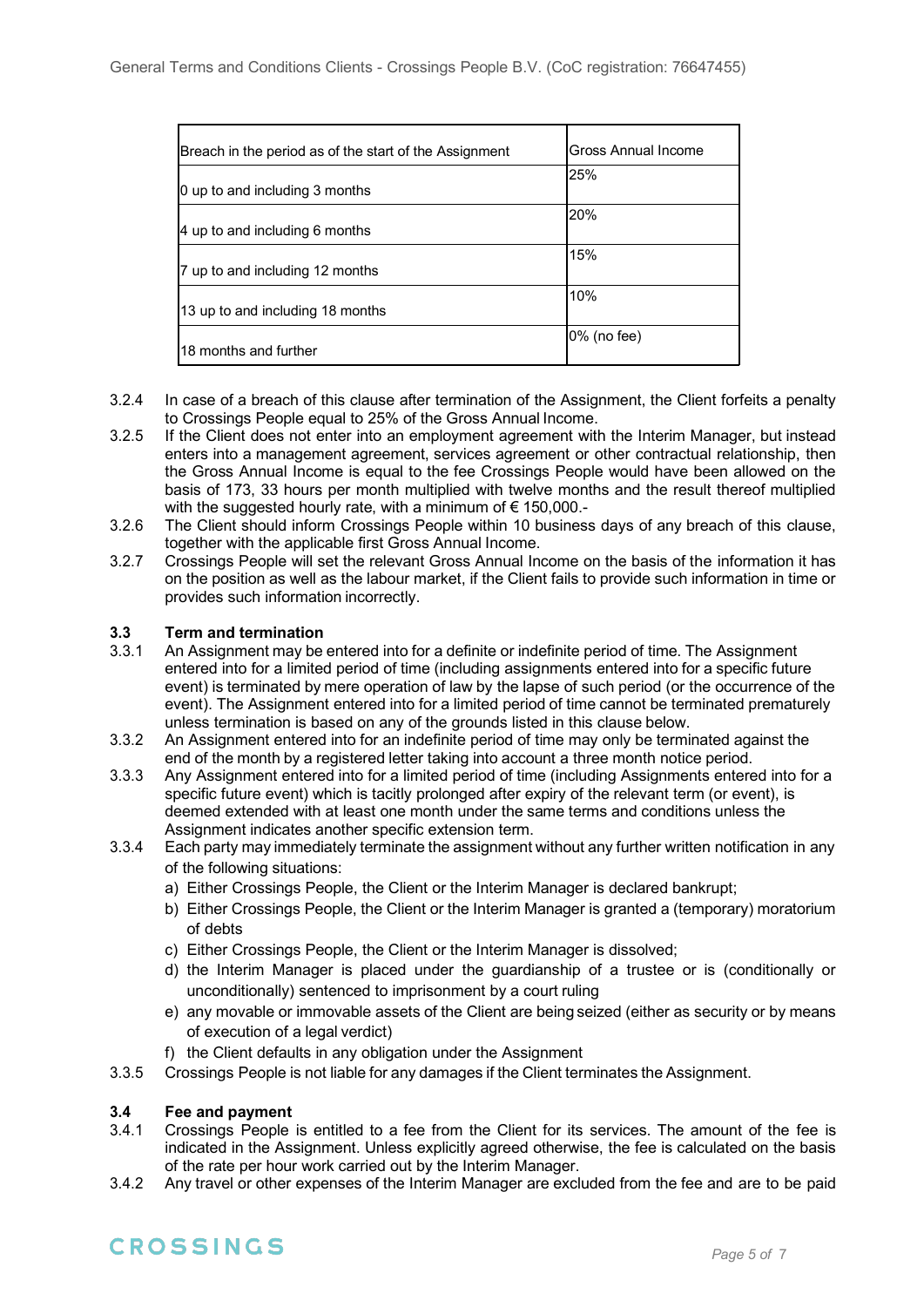separately. Such travel or other expenses incurred by or presented by a (candidate) Interim Manager for an interview with the Client or work carried out for the Client will be reimbursed to Crossings People by the Client and Crossings People will reimburse the (candidate) Interim Manager.

3.4.3 Crossings People will ensure that the Interim Manager will register time spent on the activities for the Assignment on a time sheet. Crossings People shall use that sheet as the basis for calculation of the fee for the work performed. If the timesheet received by Crossings People does not match the Client's timesheet, then the sheet used by Crossings People will prevail.

#### **4 Recruitment**

This part of the general terms and conditions is applicable to the activities of Crossings People relating to recruitment in addition to the previous general part of the general terms and conditions.

# **4.1 Assignment**

- 4.1.1 Crossings People will as much as reasonably possible document the relevant position with the Client through a job specification, containing for example the nature of the job, the qualifications of the preferred Candidate (including degrees and capabilities) as well as the criteria on the basis of which the Candidate will be selected.
- 4.1.2 Crossings People will strive to present one or more Candidates. Any time indication for completion of the Assignment is just an indication and therefore non-binding. Crossings People is not obliged to present a Candidate and Crossings People is not liable for any damages or costs incurred by the Client if it does not present a Candidate at all or if it is late in doing so.
- 4.1.3 Crossings People is not responsible nor liable for the information presented by the Client. Crossings People assumes this information is true and complete. Crossings People also assumes that the information received from the Candidate is trueand complete. Crossings People does not warrant so.
- 4.1.4 Crossings People is entitled to use free of charge the trade name, logo's and/or or trademark from the Client for its recruitment activities.

#### **4.2 Costs / fee**

- 4.2.1 The fee due by the client to Crossings People for the recruitment activities is based on a percentage of the first Gross Annual Income of the Candidate with the Client.
- 4.2.2 The Client must pay to Crossings People the Completion Fee at the time it enters into any agreement with the Candidate, regardless whether it enters itself into such an agreement or through a third party. The Client must always pay to Crossings People the Start Fee at the start of the Assignment, regardless whether or not an agreement is reached with a Candidate. The Start Fee and the Completion Fee are as follows:

| Annual Gross Income | Completion Fee (as % of the Start Fee (as % of the |                      |
|---------------------|----------------------------------------------------|----------------------|
|                     | Annual Gross Income)                               | Annual Gross Income) |

| Up to € 100.000,-         | 20.0% | $5.0\%$ |
|---------------------------|-------|---------|
| More than $\in$ 100.000,- | 25.0% | $5.0\%$ |

4.2.3 The Start Fee that is paid by the Client will be deducted from the Completion Fee that becomes due with the Assignment. Any expenses from Crossings People in execution of the Assignment (such as travel or accommodation expenses incurred and reimbursed to the Candidate or costs of advertisement) will be charged separately.

# **4.3 Cancellation or amendment**

Should the Client cancel or amend the essentials of the Assignment then the costs incurred up to that date (such as travel and accommodation expenses by the Candidate as well as costs of advertising) will always be charged to the Client. The Client is deemed to have amended the essentials of the Assignment if it has changed elements thereto which to the absolute discretion of Crossings People create a new assignment.